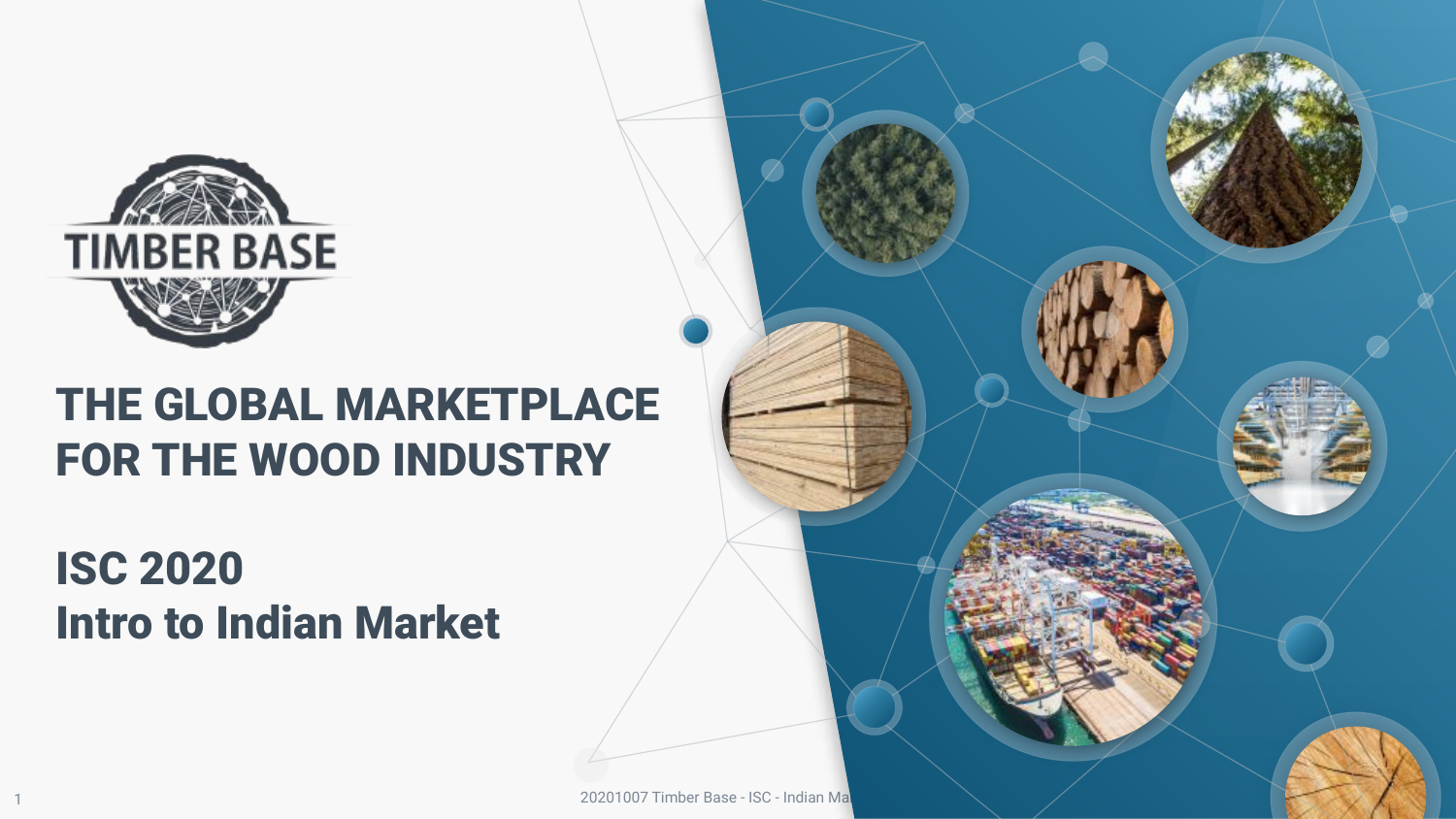#### **Who am I and why do I introduce you to the Indian market**

#### **Tano Sebastian Khan**

- **● Co-Founder and Managing Director of Timber Base - 1st global digital marketplace for timber**
- **● Digital entrepreneur + operations expert**
- **● German Mother and Indian Father, with long business relations to India**
- **● Share my birthday with my son, best b-day gift one can imagine**

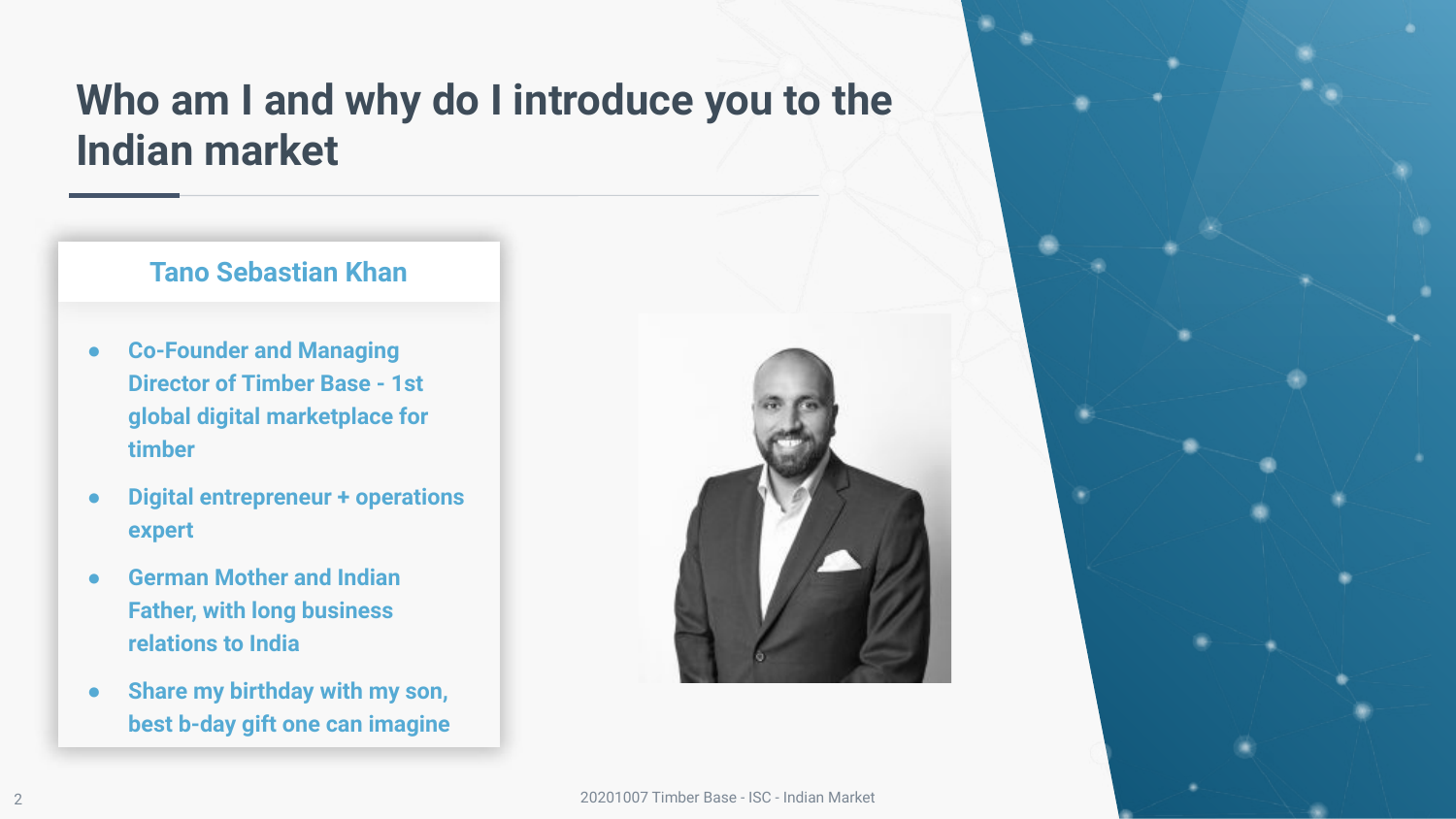#### **India - a diverse subcontinent with a massive population & huge catch-up potential**

|                           |                         | O               |
|---------------------------|-------------------------|-----------------|
| <b>Official Languages</b> | 24                      | 22              |
| <b>Total Area</b>         | $4.5$ M km <sup>2</sup> | $3.3$ M $km2$   |
| <b>Population</b>         | <b>447M</b>             | <b>1.3 Bn</b>   |
| <b>GDP</b> (per capita)   | <b>34.8K USD</b>        | <b>2104 USD</b> |
| GDP (% 2010-19)           | $+1,3%$                 | $+6,3%$         |
| <b>Age (Median)</b>       | 43.7                    | 26.8            |

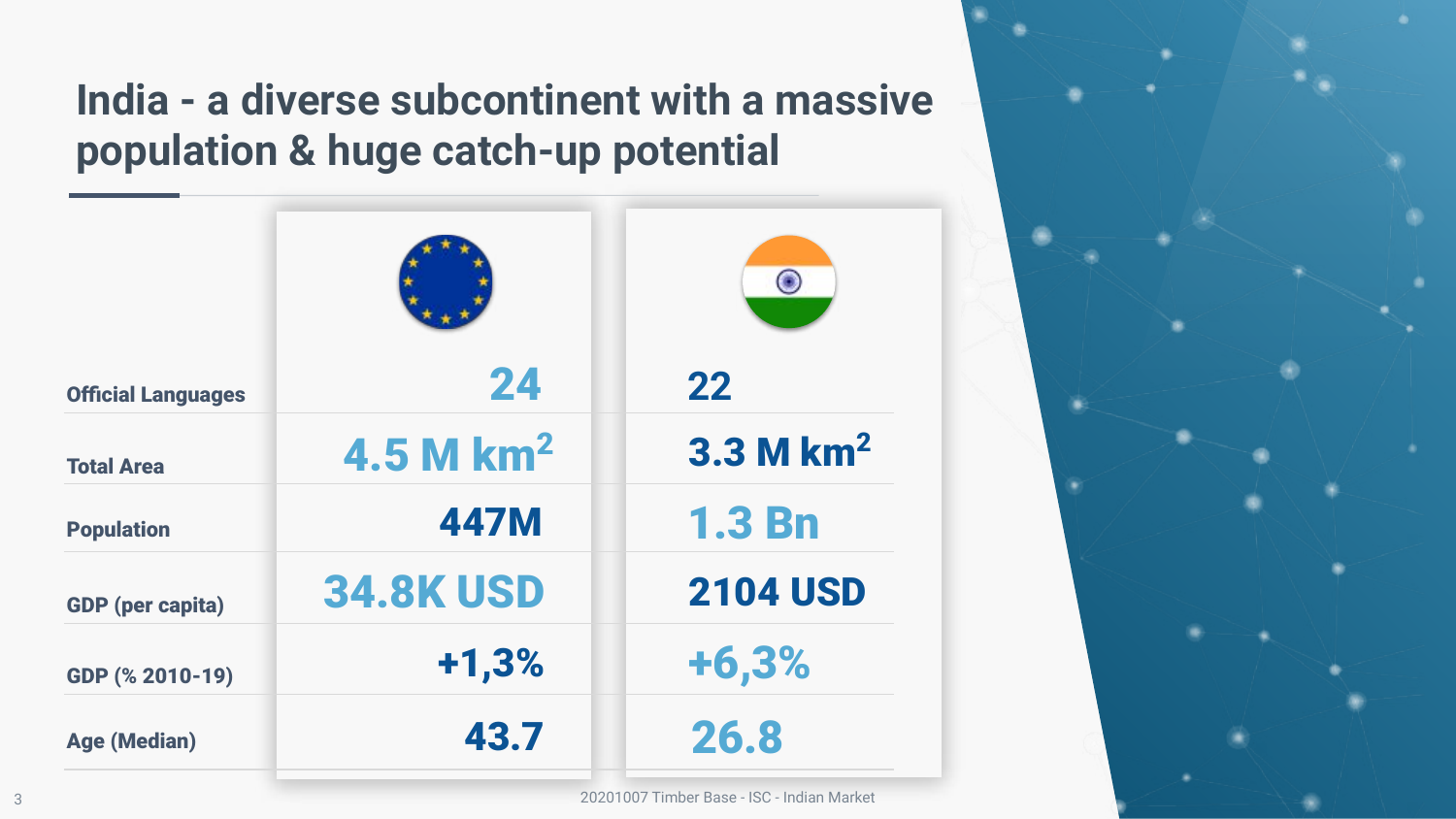#### **India a land of differences**

**Workforce**



**High skilled IT professionals**



**Manual labor cheaper than machinery and automation**<br>automation automation





**Hard bargaining culture**

**Culture Infrastructure** 



**Friendly and very welcoming The Comes of the Broad offer of domestic air travel** 

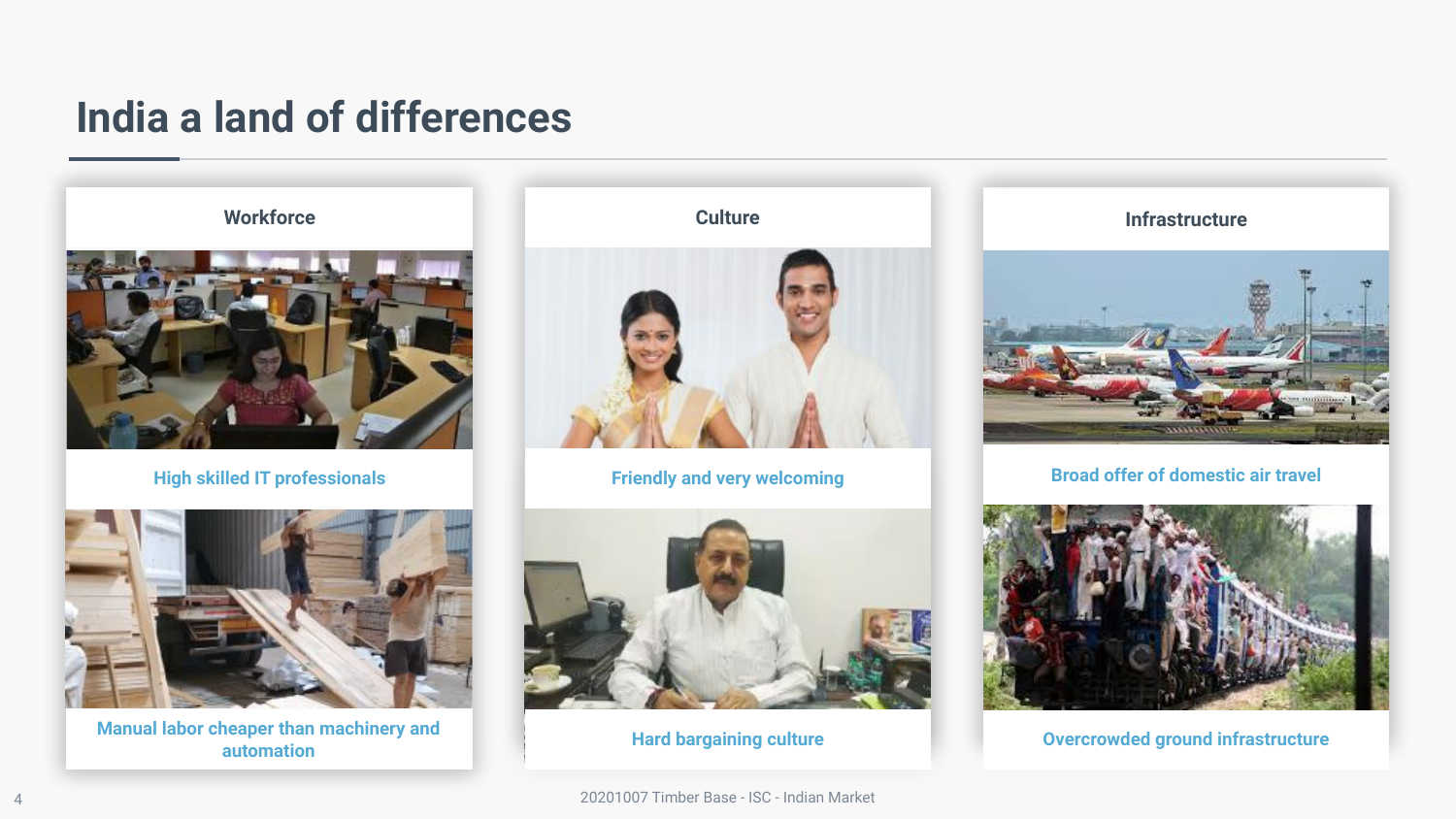#### **QUESTION**

# **Do you export to India?**

- ❏ **YES via Importers**
- ❏ **YES via dedicated Agents**
- ❏ **YES with own local sales force**

- ❏ **NO not planned**
- ❏ **NO not yet, but planned**
- ❏ **NO I'm a buyer, not exporting**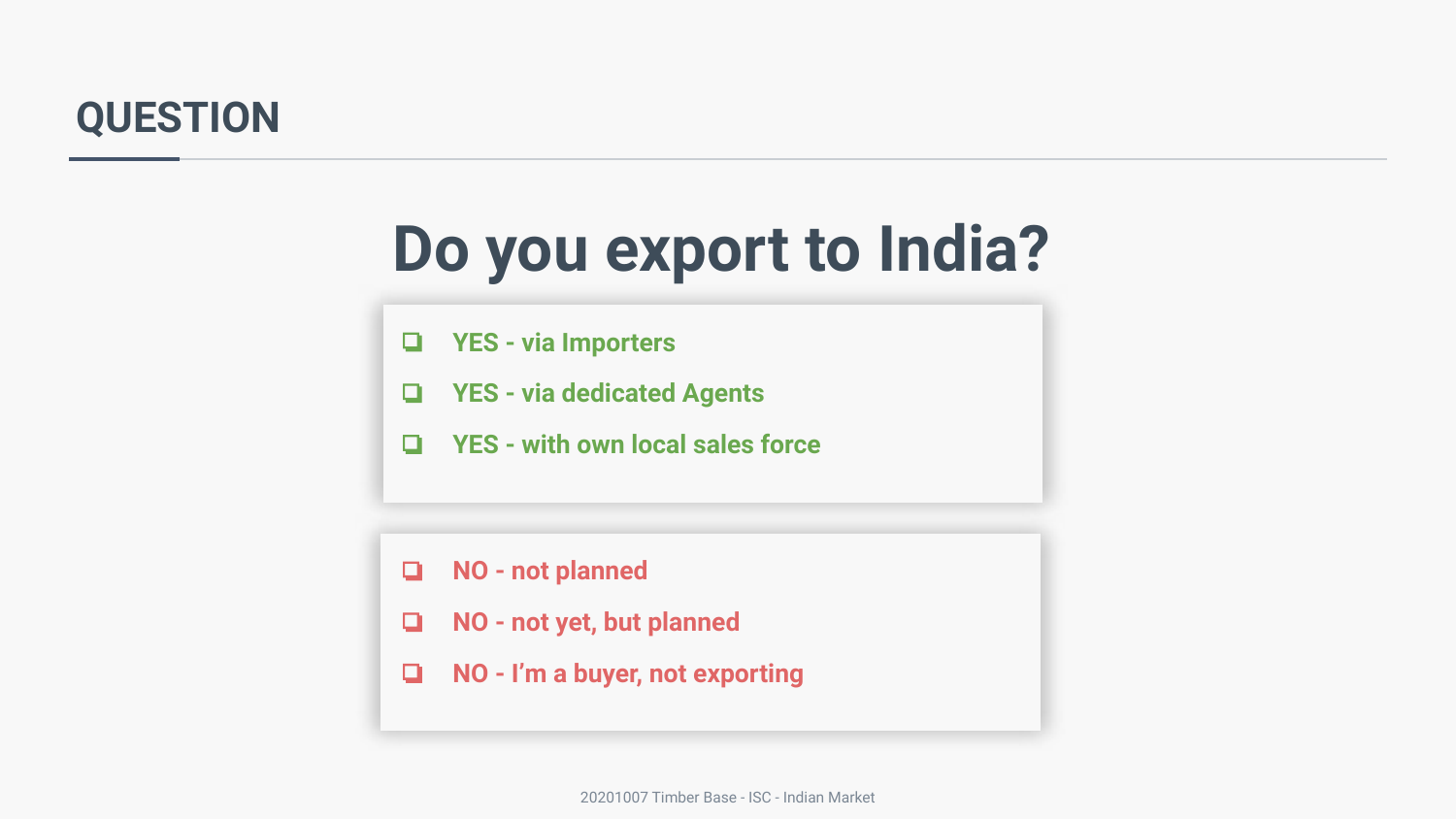#### **Main hubs of Indian wood industry are scattered around the country with a focus on the western part**

**Delhi & North India Rajasthan** Construction, packaging, Center of furniture productionspecials, furniture ٠ **Port Mundra** Gandhidham Center of Indian wood import + sawmills **Kolkata** Plywood production **Port Nhava Sheva Hyderabad** Mumbai, Pune, Nashik Packaging for industry, chemicals + construction Packaging timber for industrial export + construction **Port Chennai** Packaging timber for industrial export + construction **Port Tuticorin** South Indian distribution hub for packaging, blockboards and construction 20201007 Timber Base - ISC - Indian Market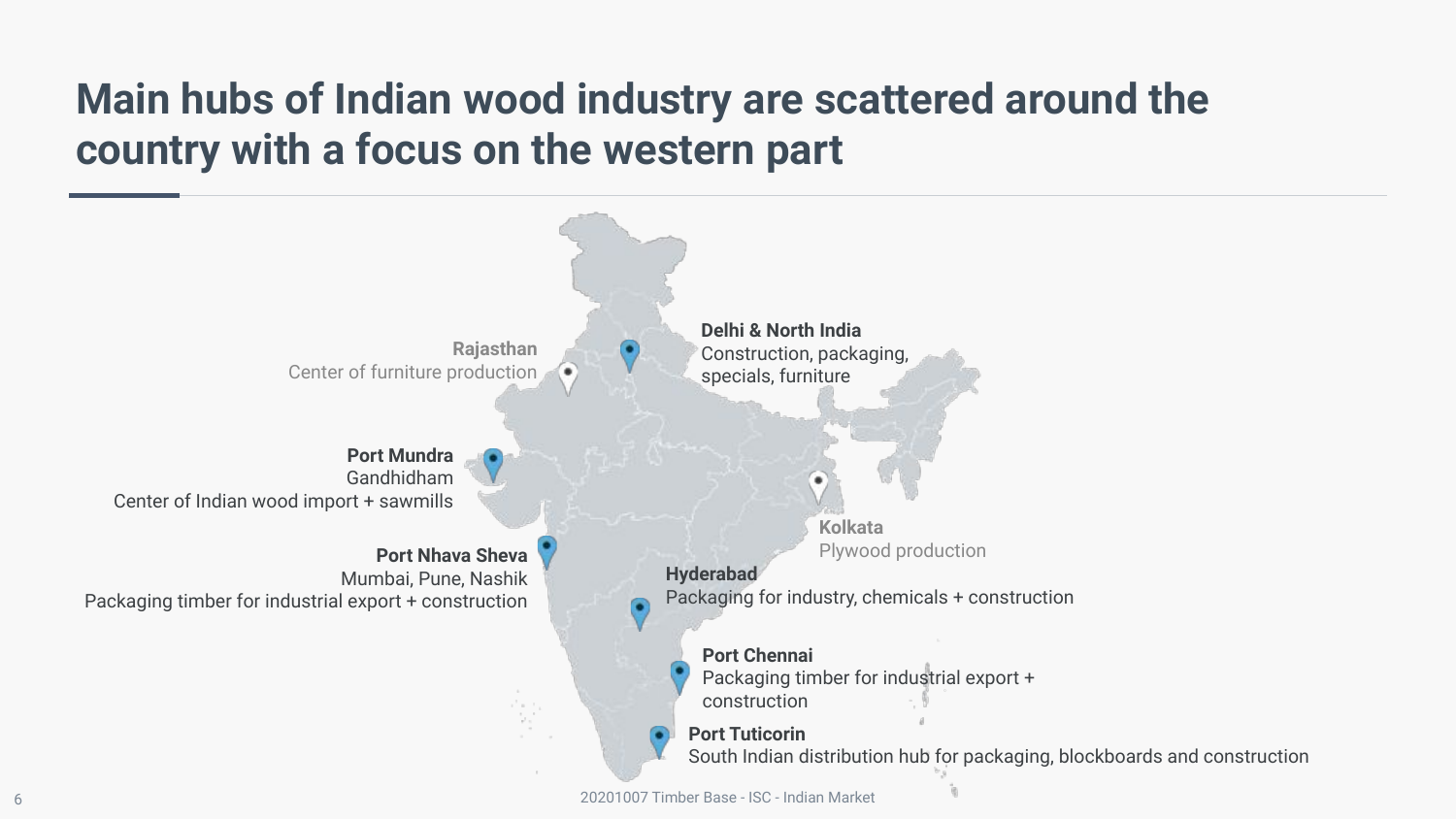#### **Indian Softwood Buyer structure and functions**

**Import of 100+ Containers per month sawn timber**

#### **Function**

- Import processes
- Distribution to Wholesale & Producers
- Warehousing



**Import pine logs New Zealand & South America + sawn timber**

#### **Function**:

- Sawing of imported logs, resizing of boards
- Wholesale, distribution

#### **Top Importers Sawmills Traders & Wholesalers Producers**

**Partial Import for distribution or procurement from importers & sawmills**

#### **Function**

- Local distribution to construction, producer - Warehousing





**Partial import production or procurement from importers & sawmills**

#### **Usages**:

- Pallet & packaging
- Door & Window
- Blockboard & plywood

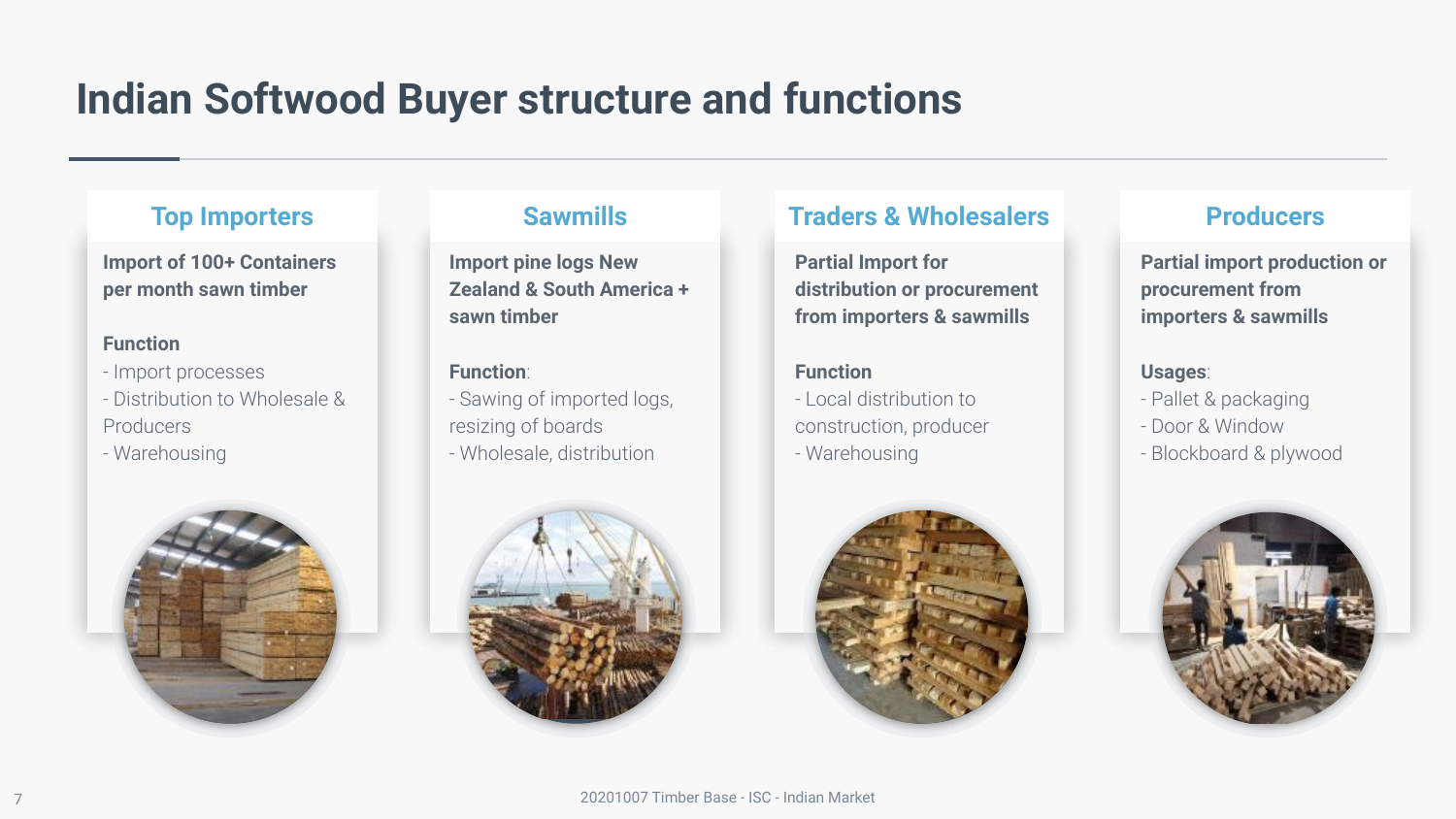#### **Majority of softwood is used for packaging material & construction**



- **67 x 117 mm**
- **34 x 94 /120 / 225 mm**
- **37 x 225 / 250 mm**
- **blue stains/wane often critical**
- **- Pallet boards in thickness 17, 19, 20, 22mm**
- **- Blocks sizes: 70x70, 70x90, 90x90mm etc.**

**filler: -boards 20, 25, 30 mm** **structural timber: - boards, planks 28, 32, 38, 67 mm - KVH rejects**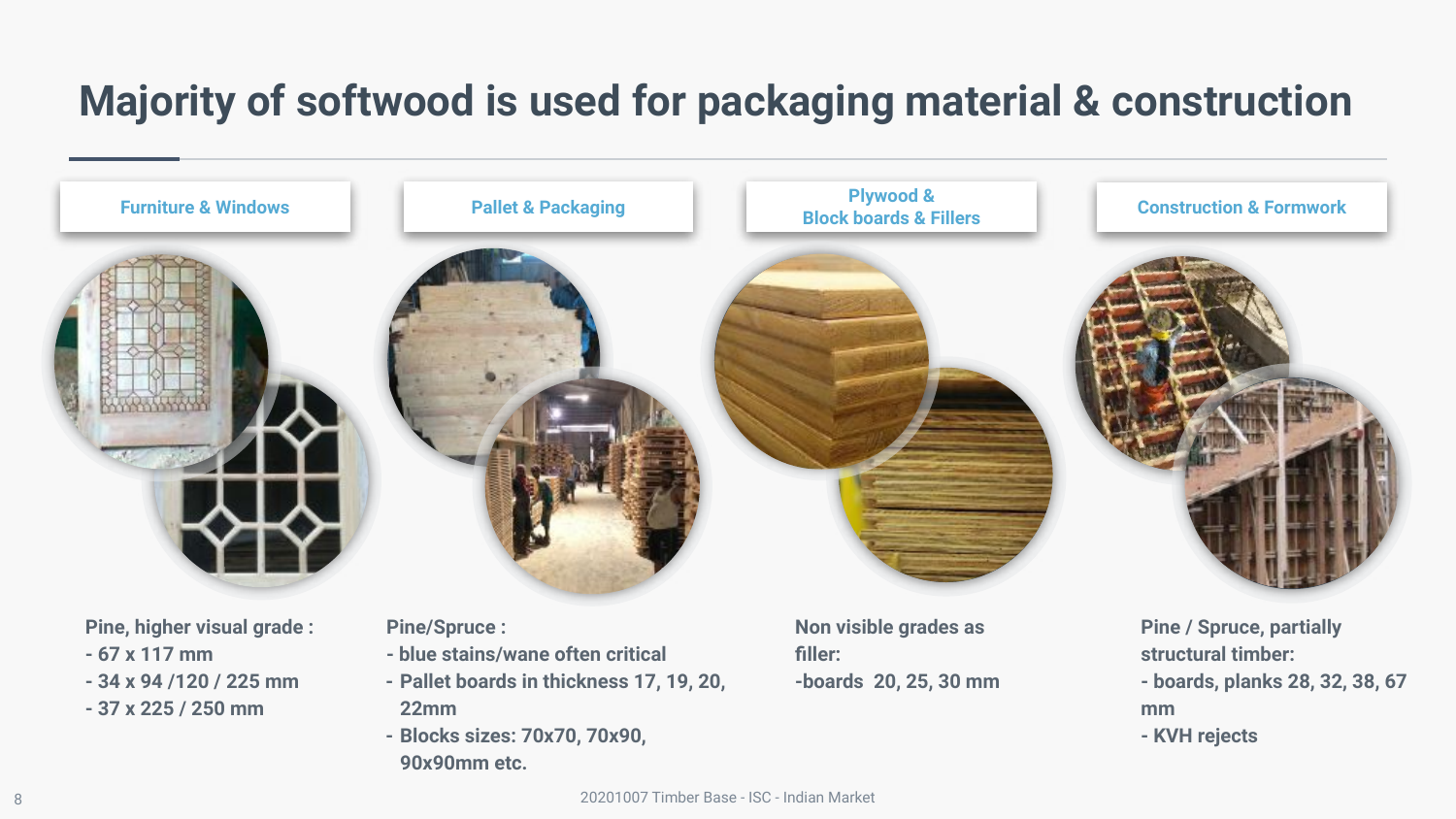#### **Total wood import in India is 1.4 bn USD**

### ` **Total Import**

# **1.4 BN USD**

9

## ` **Softwood**

on the se



### **411 M USD**

**234 M USD - Logs 177 M USD - Sawn Timber**

20201007 Timber Base - ISC - Indian Market





### **193 M USD**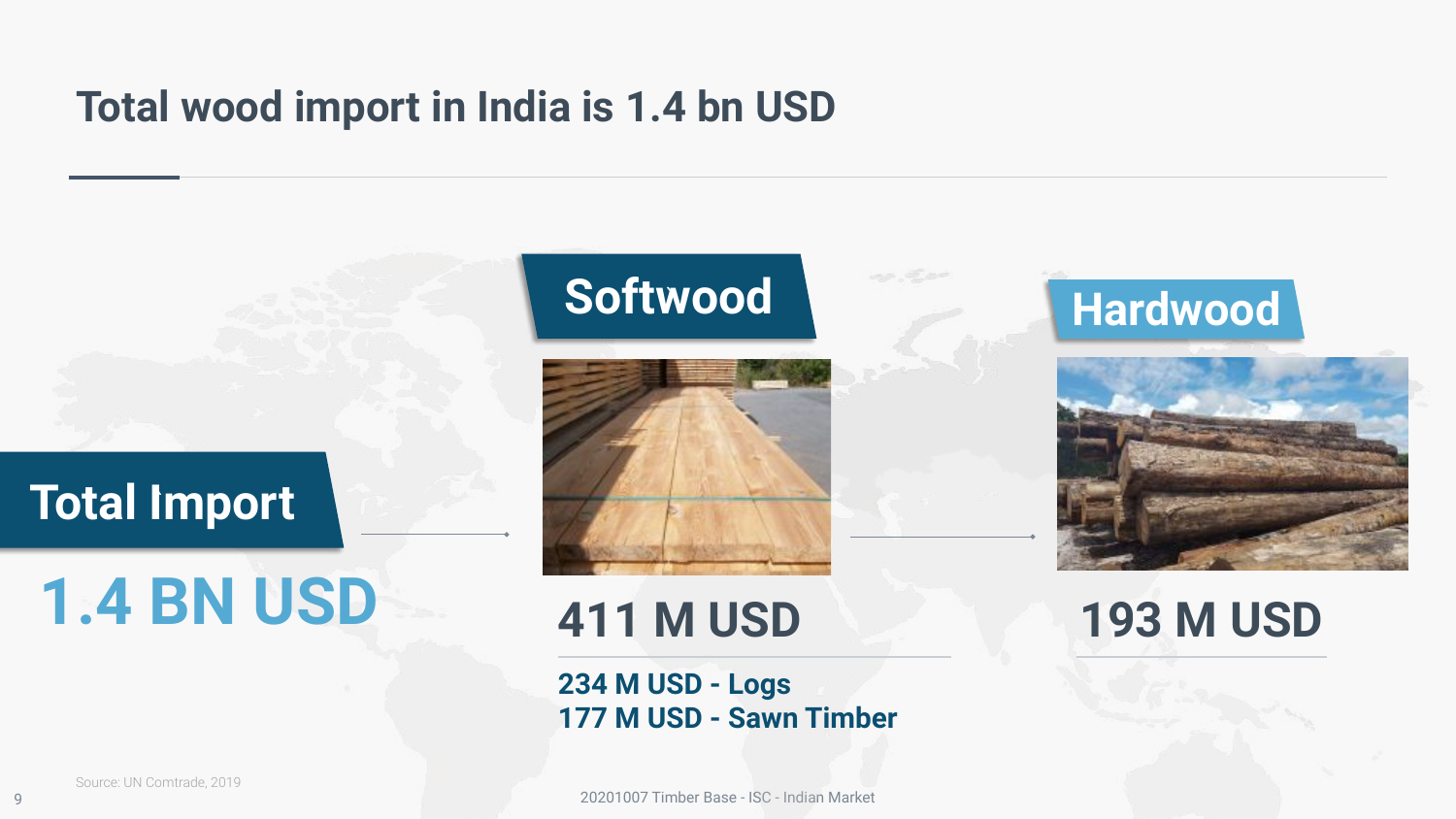### **Softwood timber import grew significantly over the last years - how will the Covid-Pandemic impact?**

Import Value Softwood Sawn Timber \$200 **Total - \$177 M USD Total - \$149 M USD**\$150 Trade Value (M USD) **Total \$97 M USD** \$100 \$50 \$O 2017 2018 2019 Year Lithuania Austria Others Ukraine Germany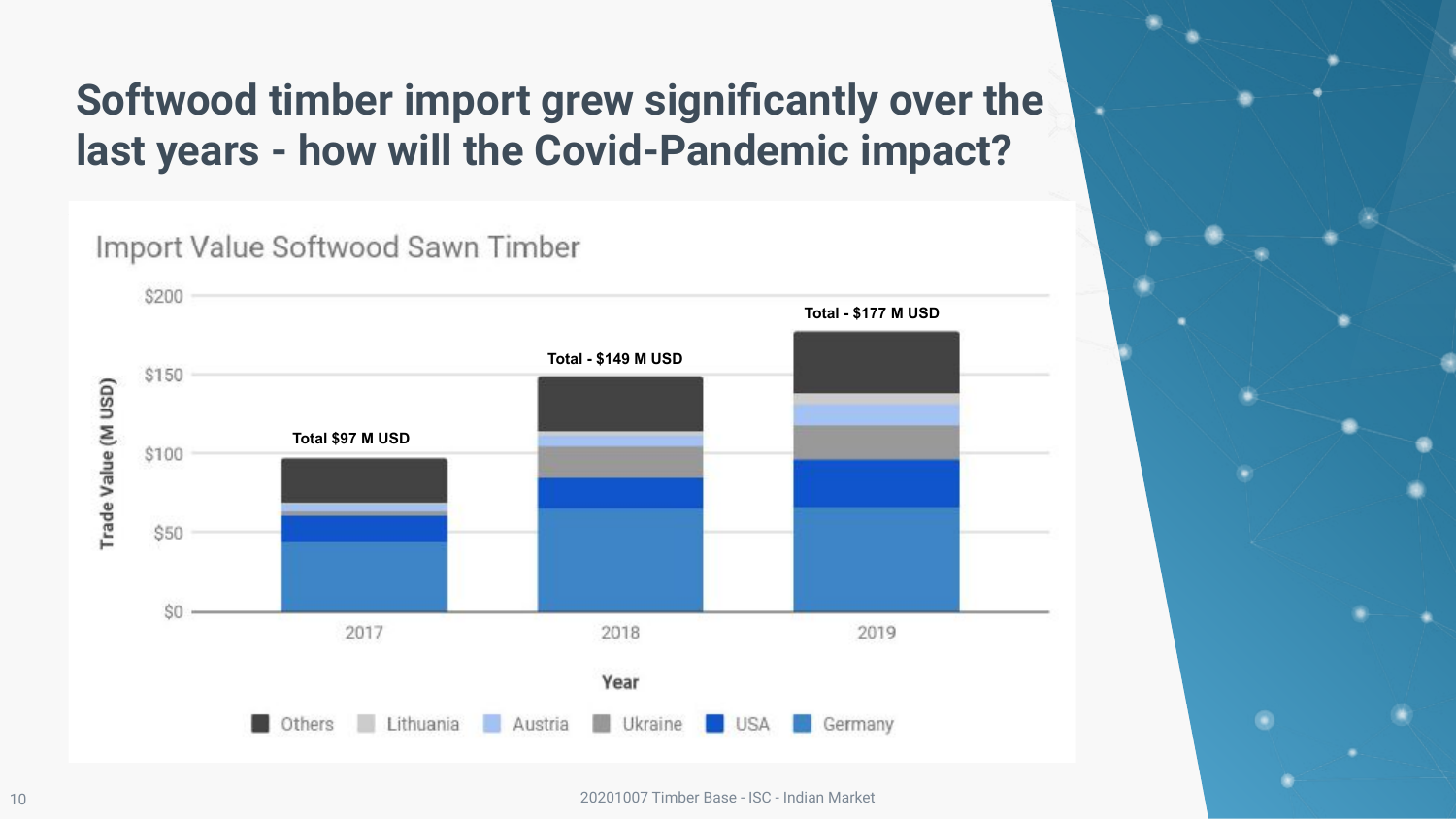#### **Covid hit India hard and post covid impact on economy and wood imports is hard to forecast**



## **5,6 m + cases**

2nd highest worldwide

Nationwide full-lockdown 21 days End of March + extension in Red Zones + restriction to travel between states  $_3$ 

**2020-21 GDP forecast to a contraction of 14.8% \*2)**

**Rise in unemployment rates from 8% to 23% during April-August 2020 \*3)**

10 million migrant workers returned to their native places  $\mathbf{I}_3$ 

Sources:

11

1) WHO Sept 20th 2020

2) Goldman Sachs - Deccan Herald Sept 8th 2020

3) TheWire.in Covid Statistics Sep 22nd 2020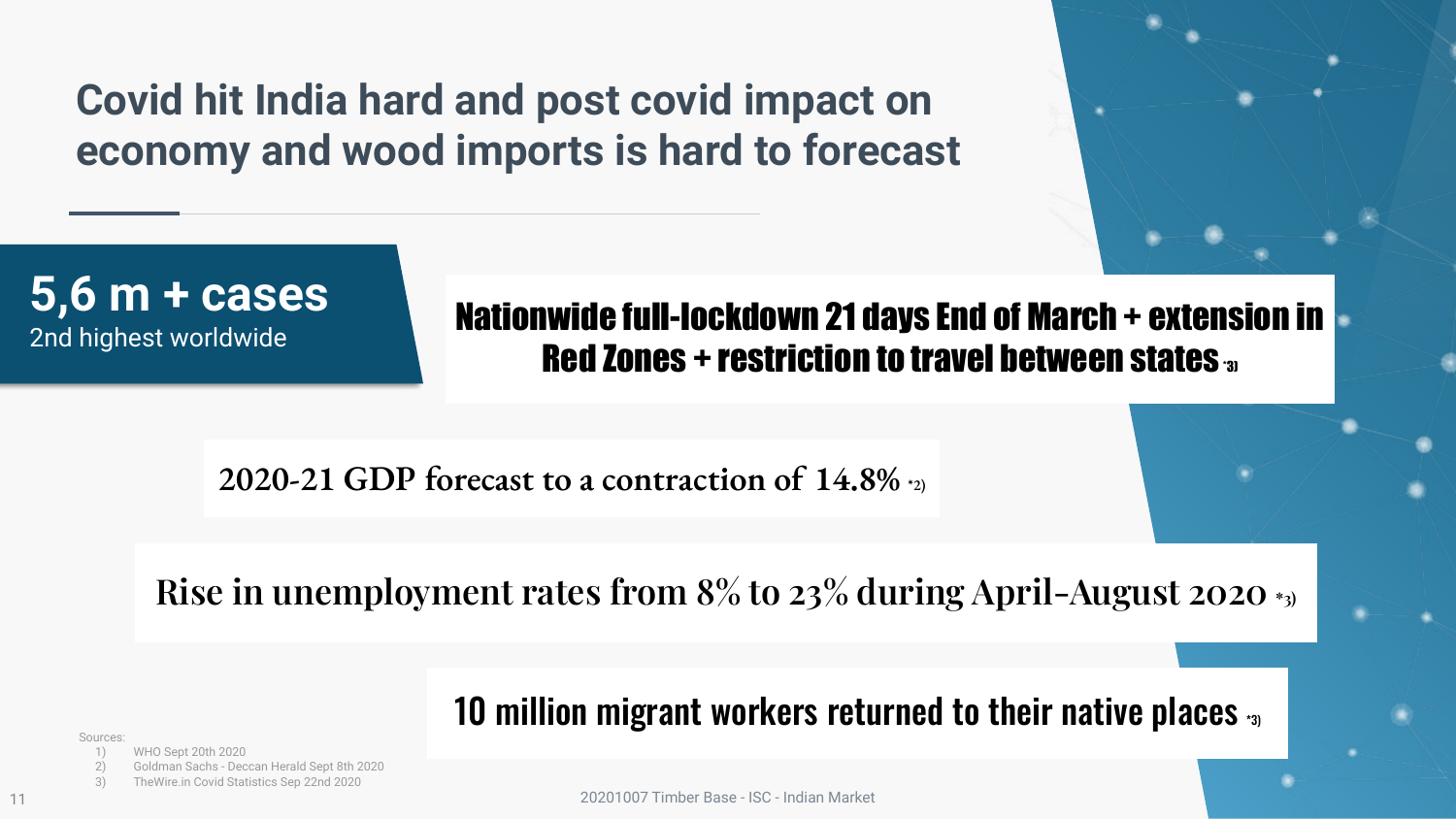**Developments in international wood market adds an additional challenge for Indian buyers**

## **All time high prices in US Market**

Large Producers focussing on Lumber Dimensions for US

**Shortage or no supply from European suppliers**

Price increases from supply side facing price pressure on demand side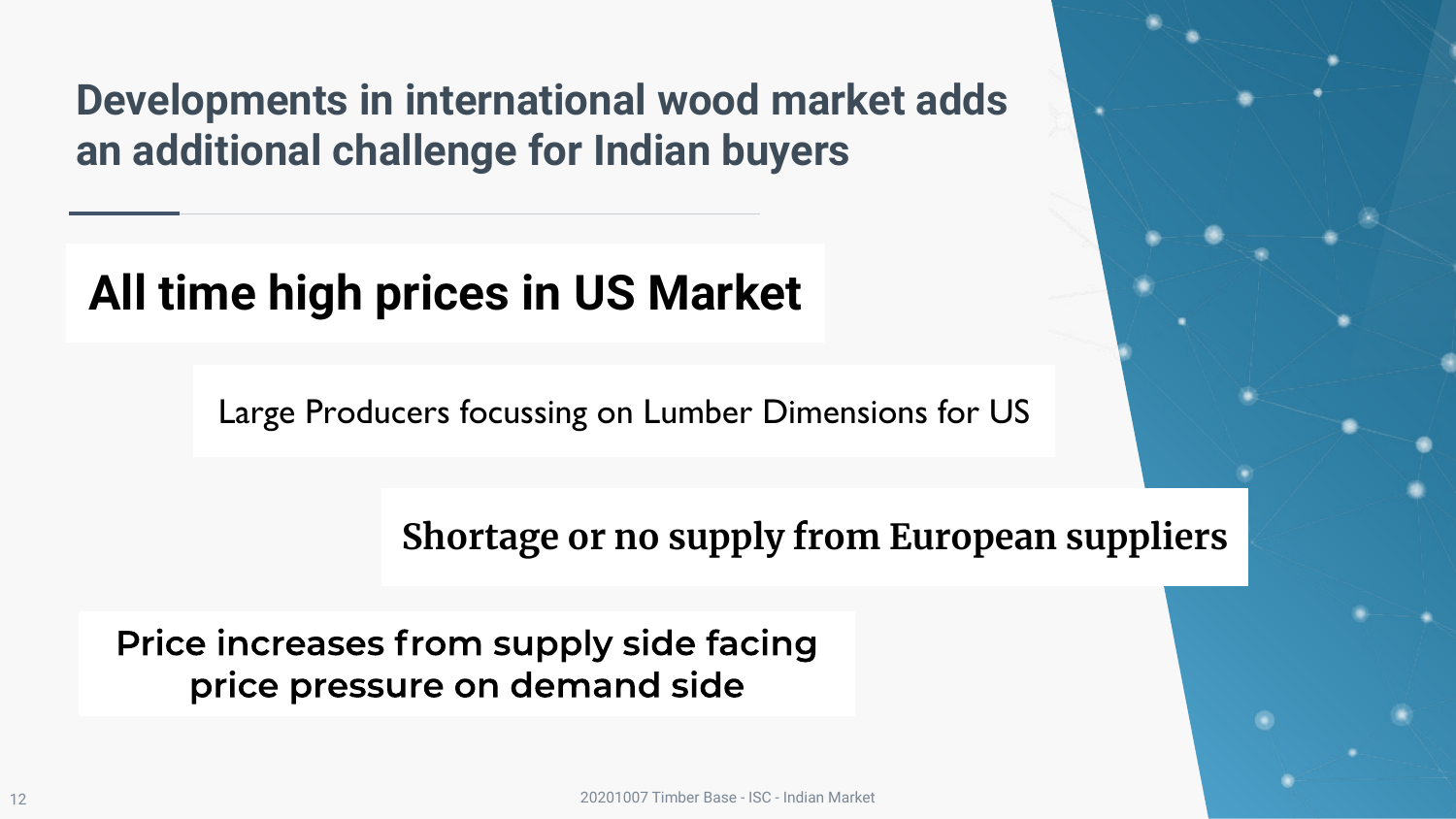#### **QUESTION**

### **What is your sales expectation to India next 12 month?**

**● GROWTH - more business ● STABLE - same as the last 12 months ● Declining - less business ● Don't know ● I'm not selling to India**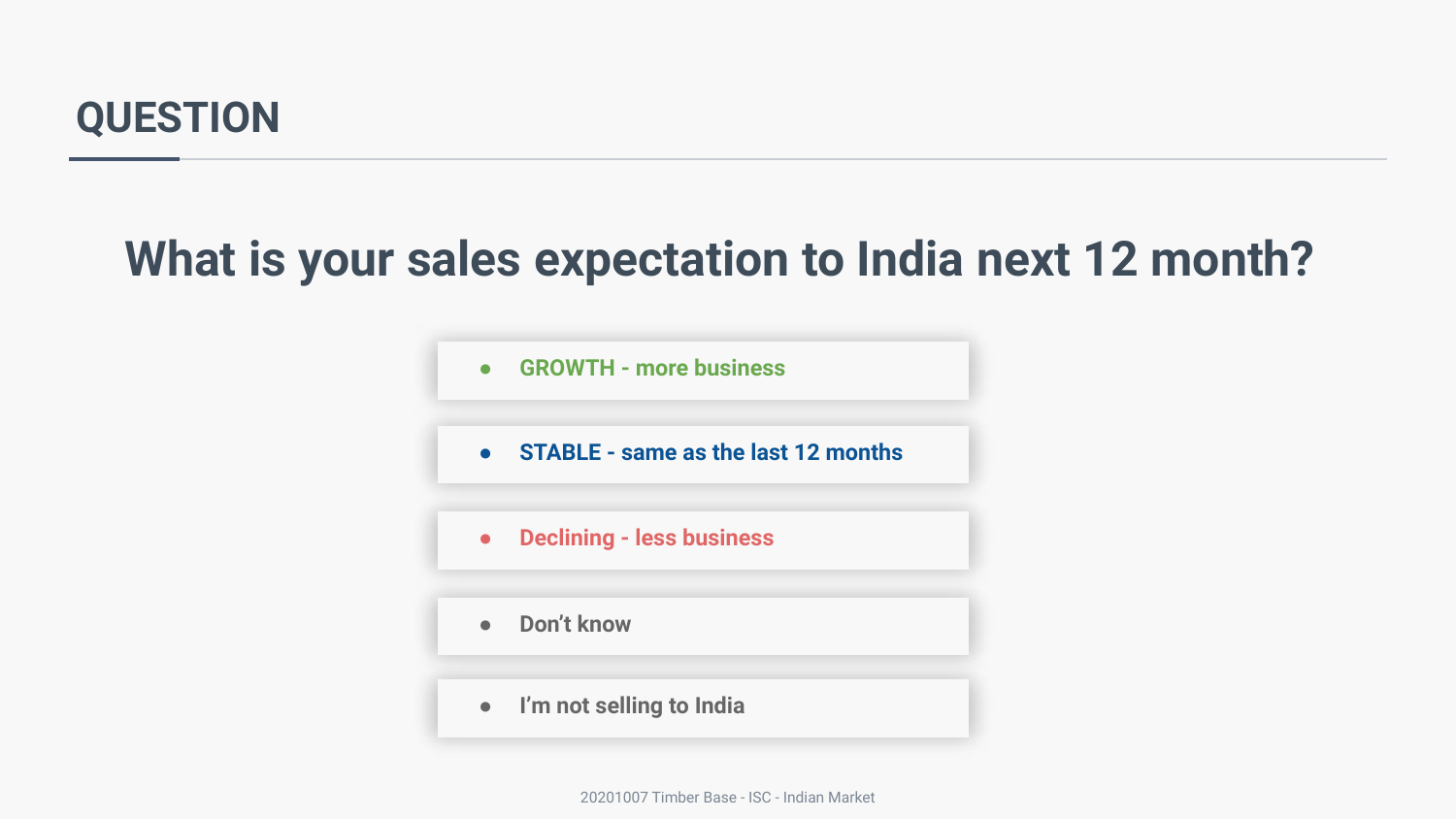#### **Timber Base - your global marketplace as easy gateway to India**

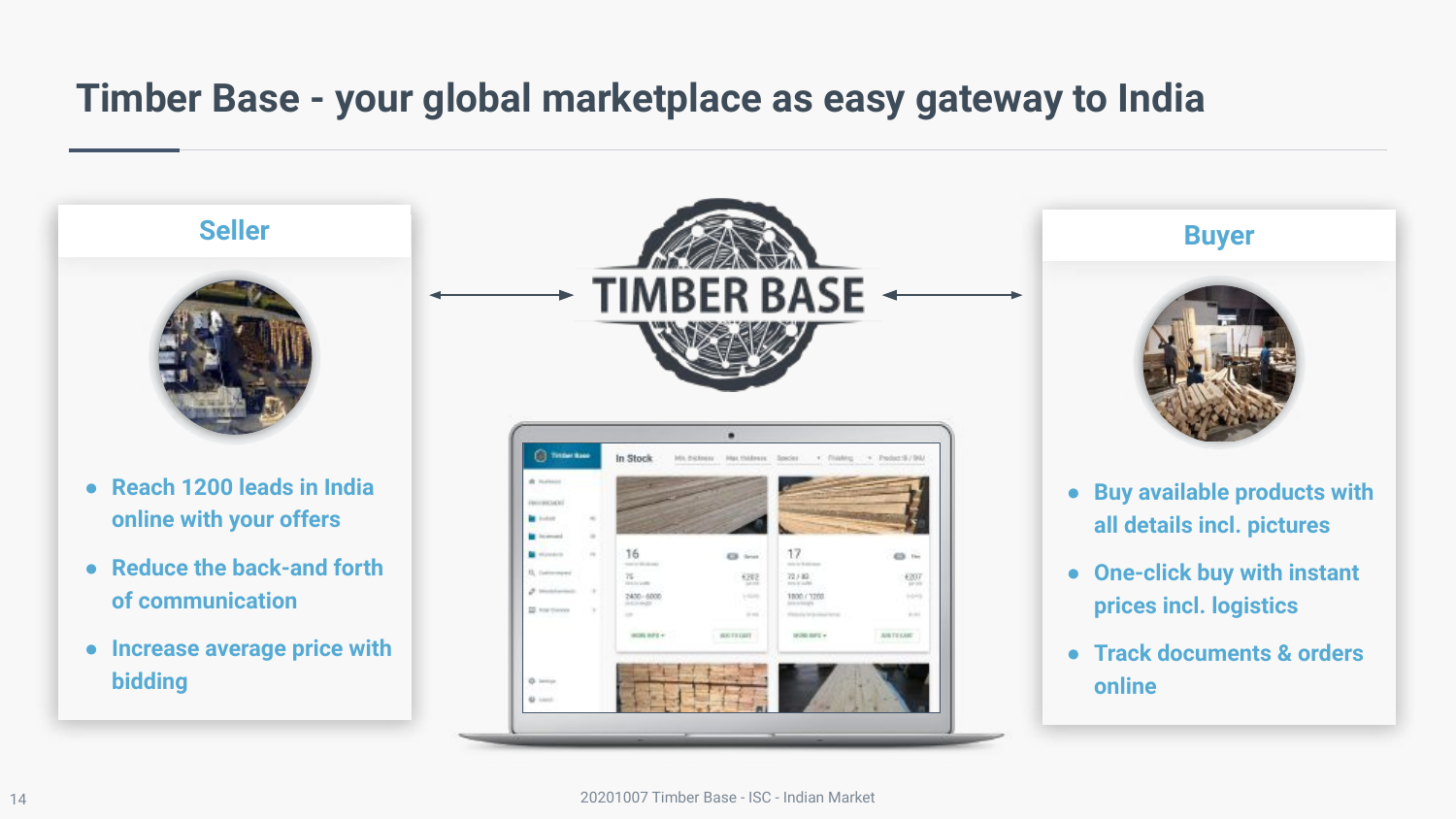### **Back-Up**